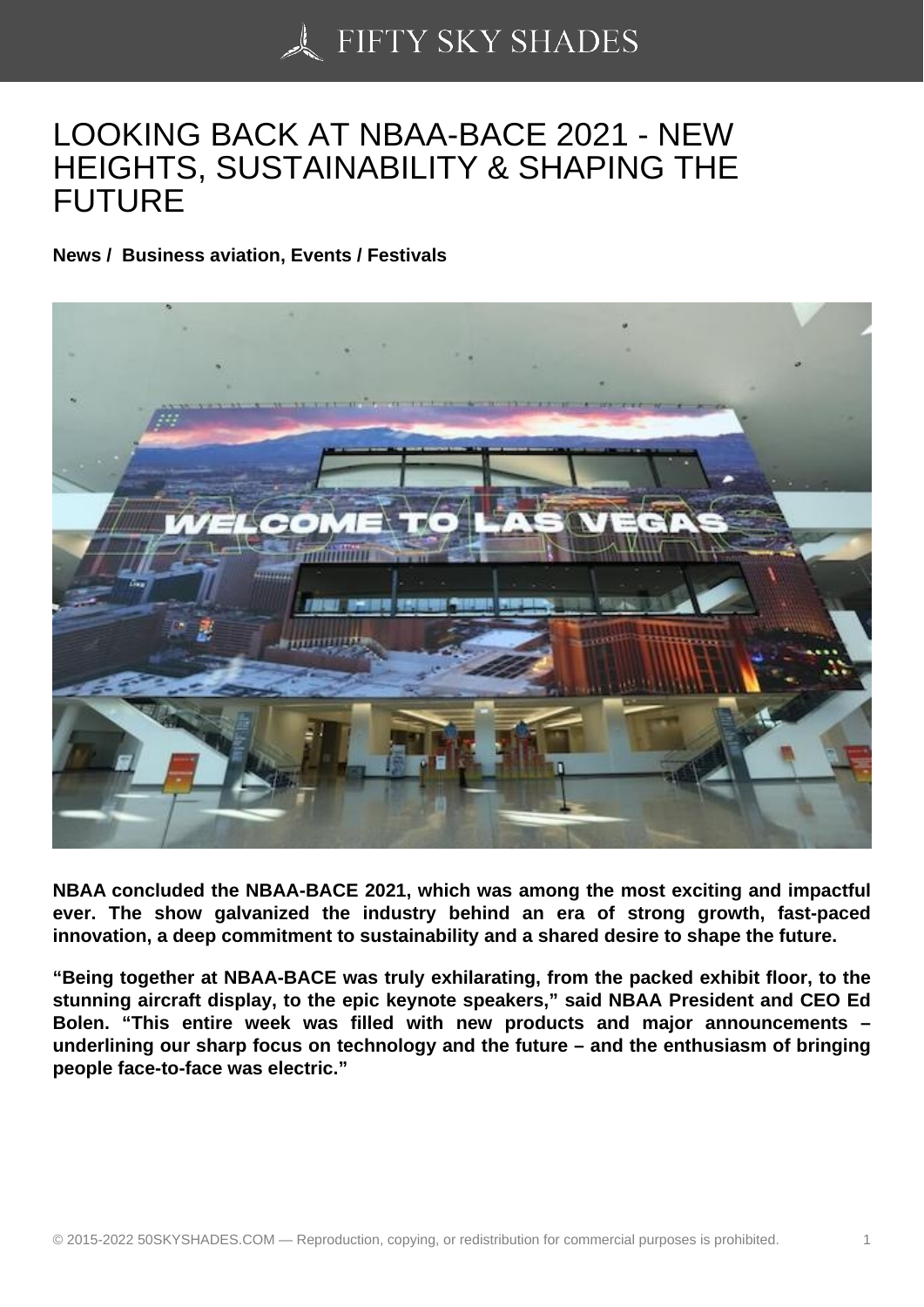Strong crowds moved through the show, with a large number of first-time attendees joining longtime show-goers to discover new opportunities, products, partners and possibilities. Companies showcased new and upgraded aircraft over three beautiful, sundrenched days at the aircraft display on Henderson Executive Airport (HND), and in the Las Vegas Convention Center's (LVCC) spectacular new West Hall. New flight planning software, winglets and concepts for hydrogen and electric aircraft were also unveiled.

The show featured inspirational figures and trailblazers, including visionary pioneer Martine Rothblatt, Olympic champion Lindsey Vonn and astronaut Dr. Sian Proctor, the first Black woman to pilot a spacecraft. All shared moving stories of passion, perseverance and triumph.

Many Firsts at NBAA-BACE

BLADE Urban Air Mobility made history by providing by-the-seat helicopter flights between the Las Vegas Convention Center and Henderson Executive Airport, offering a firsthand glimpse at the future of on-demand advanced air mobility.

The convention hosted important conversations about the future of AAM, along with a display of electric vertical takeoff and landing (eVTOL) vehicles in the show's AAM and Emerging Technologies Zone. Former FAA Administrator Michael Huerta moderated a discussion with top federal officials on the government's role in facilitating AAM operations.

Among the many other firsts at NBAA-BACE, a new Owner/Single-Pilot Operator Pavilion at Henderson Executive Airport offered a venue for the owner-pilot community to meet face-to-face and share best practices. A new Maintenance Pavilion featured some of the biggest names in the sector.

The show also included an inaugural NBAA-BACE Newsmakers Luncheon, where three legendary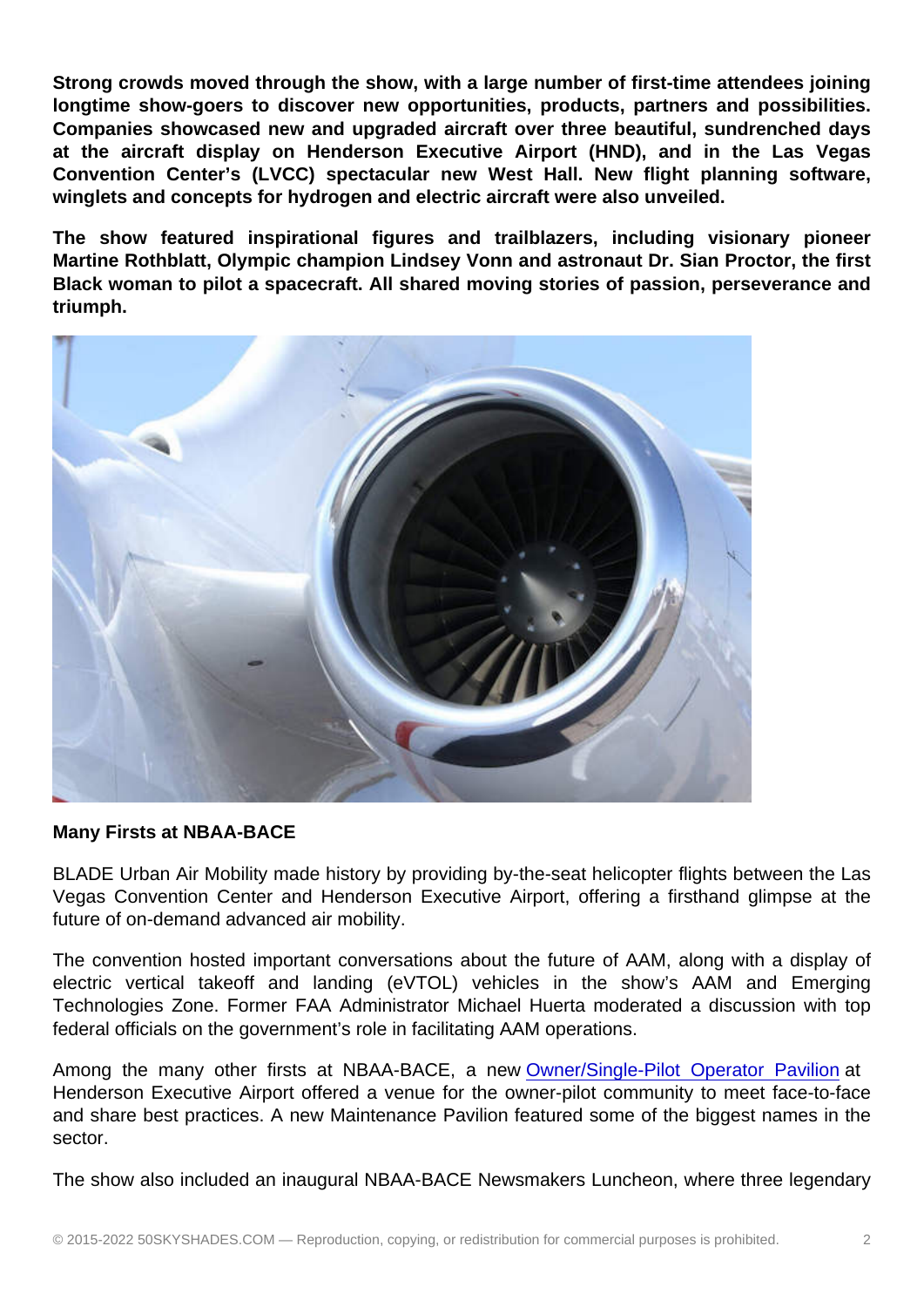business aviation entrepreneurs had a riveting back-and-forth discussion on industry growth trends and new customer segments that was moderated by famed journalist Miles O'Brien.



## **Sustainability Takes Center Stage**

Sustainability was a central theme at 2021 NBAA-BACE. The convention's carbon-offset program made the show one of the world's largest carbon-neutral aviation events. In addition, nearly 100 exhibitors signed a Green Pledge to reduce their carbon footprint at the show.

Fuelers and operators spoke about business aviation's leadership in maturing the global market for sustainable aviation fuel (SAF). Every outbound aircraft from Henderson Executive flew with SAF in the tank – and the renewable fuel was available at McCarran International Airport (LAS) for the first time. Also launching this year: operators flying to NBAA-BACE could use book-and-claim to choose SAF, grow the market for the low-carbon fuels and generate emissions benefits.

FAA Administrator Steve Dickson affirmed that his agency is focused on supporting the development of new business aviation technologies, and initiatives to reduce carbon emissions.

On the eve of the convention, executives with several business aviation organizations stood unified in renewing the Business Aviation Commitment on Climate Change, with the aim of reaching net-zero carbon emissions by 2050.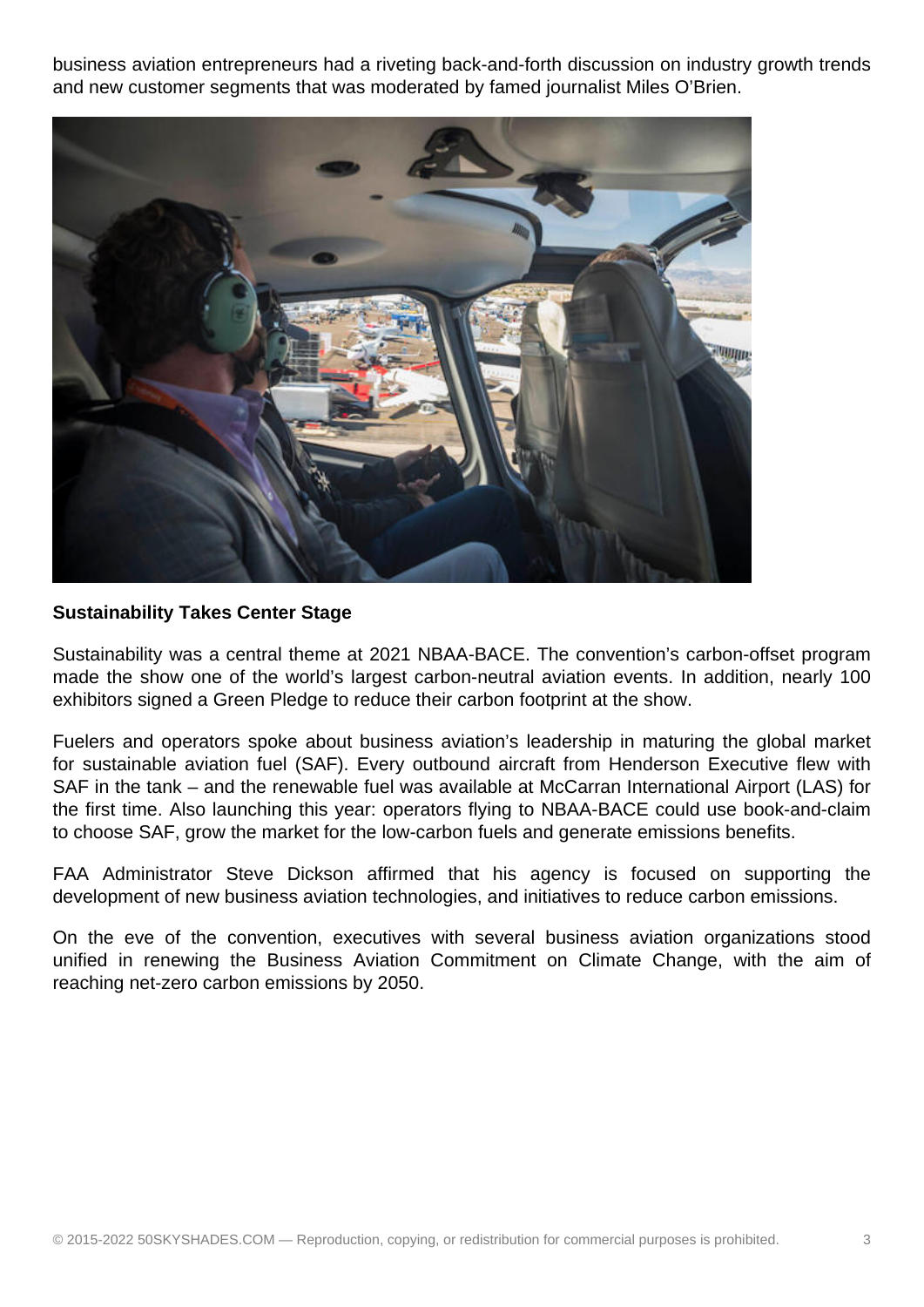

## **Focus on the Future**

NBAA also recognized rising leaders driving innovation in the industry by honoring the 2021 Business Aviation Top 40 Under 40. Additionally, the show's final day featured a Collegiate Connect program, with career guidance from U.S. Reps. Sam Graves (R-6-MO) and Dina Titus (D-1-NV).

The show also emphasized business aviation's mission to build an increasingly diverse, equitable and inclusive workforce for tomorrow, with opportunities for people from all backgrounds.

"Innovation and inspiration were everywhere at NBAA-BACE, reflecting just how exciting business aviation is right now," Bolen said. "Spirits were high throughout the week, with so many people reconnecting to learn together, get business done and chart a course for the industry's promising future."

NBAA-BACE took place Oct. 12-14 at the Las Vegas Convention Center and Henderson Executive Airport. Next year, NBAA-BACE returns to Orlando, FL, Oct. 18-20, 2022.